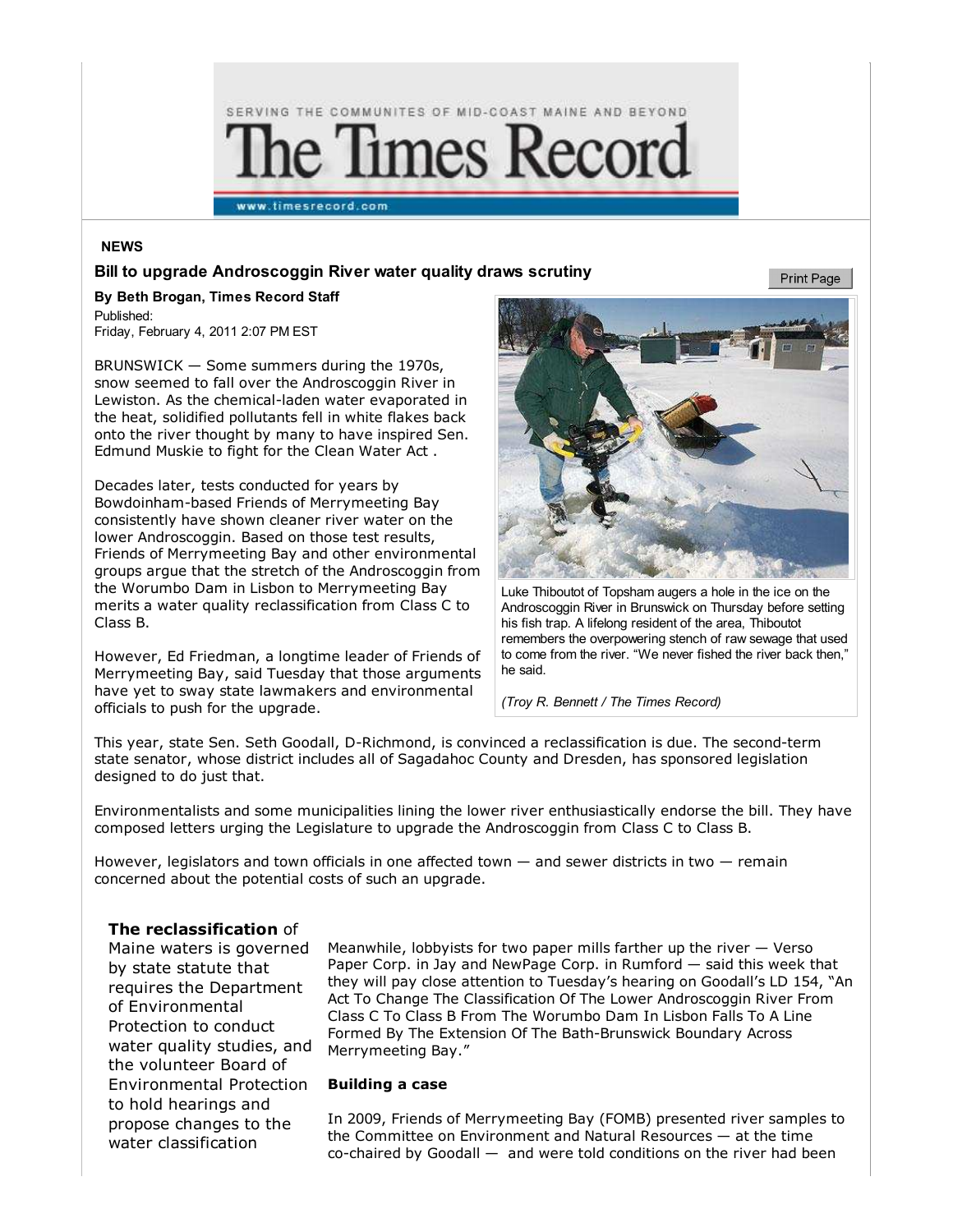system to the Legislature for final approval.

Legislation to reclassify a river is forwarded to the U.S. Environmental Protection Agency for approval under the Clean Water Act.

"too wet" for reliable testing. Data collected the following year was thought to have been taken when conditions were too hot and water levels too low, Friedman wrote in an e-mail Tuesday to members of the Committee on Environment and Natural Resources.

The Maine Department of Environmental Protection (DEP) also "intensively monitored" the river that year, according to Andrew Fisk, director of the DEP's Bureau of Land and Water Quality.

"Our test was to see, is the river performing as a Class B river at these critical conditions?" Fisk said Tuesday. "What we found was, in some instances it was performing as a B river, but in other instances and

locations, it was only performing as a C river."

But Friedman said data collected by FOMB showed "very occasional" dips below Class B standards. He claims that a mathematical model developed by the DEP created a "worst-case scenario ... of low water flow, hot temperatures and maximum discharge" — in part from the Verso and NewPage mills and local sewer plants — that would never occur.

"That's not the intent of the Clean Water Act," Friedman wrote to legislators. He, and others, argue that the federal act is designed to encourage states to strive for cleaner water.

"Say the river gets upgraded and we do have one of those days in 2015 and there was a violation," Neil Ward of the Androscoggin River Alliance said Wednesday. "Let's face it, the communities are still going to be better off with Class B with one day of violation than with (years) of Class C."

Fisk, however, argues that the Legislature must consider the implications of upgrading the river on dischargers when making a policy decision because, "We have to write a license under those conditions by law, and what that means is reductions for those facilities, and (that) can mean significant dollars."

### **Local impact**

Reclassifying the Androscoggin appeals to many towns on the lower Androscoggin. In fact, town councils and boards of selectmen from a number of communities along the river sent letters supporting the upgrade. But for sewage treatment plants in Lisbon and Brunswick, the change could prove costly.

Brunswick Sewer District General Manager Leonard Blanchette said that while the district "has no issue" with reclassifying the river, potential upgrades to mitigate phosphorus discharge could cost into the millions of dollars.

"The question becomes, will we need to do capital improvements — add a building or make improvements," Blanchette said Thursday. "Or it may simply be that we already meet the limits and don't have to do anything."

Currently, phosphorus discharge is not limited, but Blanchette said a DEP letter recommended that the sewer district evaluate what it would cost if the district were required to reduce output to less than one-tenth the maximum discharge tested since 2003. That could trigger potential costs of between \$20,000 and \$70,000 for an additional chemical treatment, or up to \$3 million for a new clarifier, pump building and chemical storage building.

Blanchette said he'll attend Tuesday's hearing, but "we certainly won't contest the bill. We just want to make sure (the decision is) science-based, and that they give us reasonable time to achieve what they want." He said he's confident the Legislature will consider the financial impact on municipalities when they review Goodall's bill.

In Lisbon, selectmen voted 5-0 on Tuesday not to send a letter supporting the legislation, Town Clerk Twila Lycette said Thursday.

"We are the gatekeepers of the Androscoggin and we've done a good job," Gerald Kamke, operations manager for Lisbon Water Pollution Control Facility, said, in part. "It isn't that the town is against the reclassification, but rather it doesn't want to take a position until we know what it might mean as far as costs."

Sen. Garrett Mason and Rep. Dale Crafts, Republicans who represent Lisbon, said Thursday that they share those cost concerns, even as they look forward to a cleaner Androscoggin.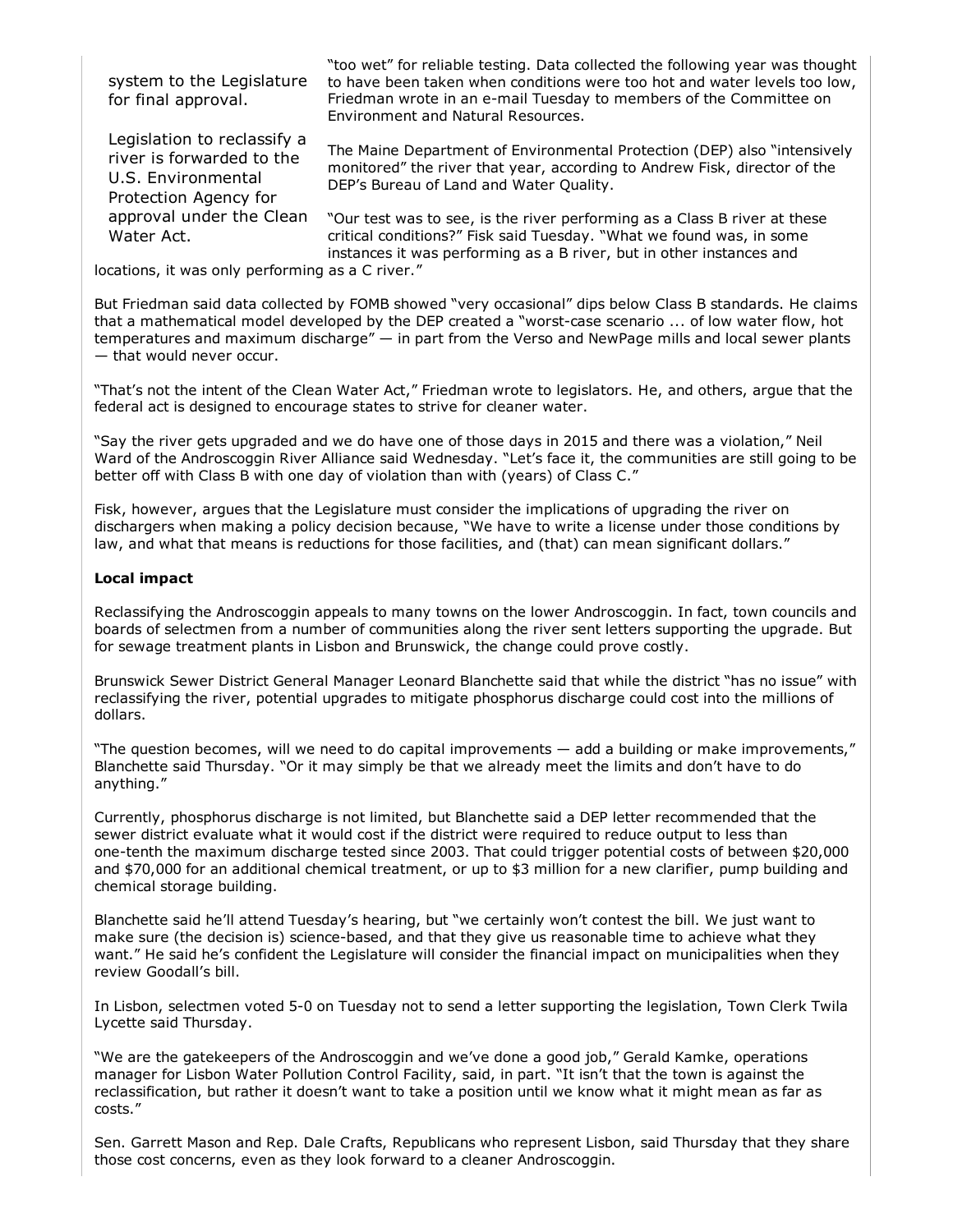"If that's what it's going to trigger, then I probably at this time wouldn't support it because of the timing," Crafts said of any necessary sewer upgrades. "I certainly would like to see the river up to a  $B - I'm$ certainly in support of that ... I'm not sure how we get there."

But Ward, of the Androscoggin River Alliance, said that if local sewer districts "have been meeting standards  $-$  and the data is looking really good  $-$  they really shouldn't be awfully worried  $\ldots$  It's met class B standards now for four or five years. I understand everybody's budget is stretched to the absolute breaking point, but it's in the citizens' best interest to do this."

Goodall said Thursday that "what has been represented to me and to others, is that under the current standards, sewer districts are meeting Class B level, therefore there wouldn't be any additional costs to the sewer districts."

# **Paper mills' perspective**

Above Lewiston-Auburn, the Verso and NewPage paper mills also discharge wastewater into the river.

On Tuesday, Verso spokesman Bill Cohen said the company is proud of its environmental record, and said "point and non-point pollution" are both factors in any discussion of upgrading the river.

"Based on science and understanding of river use, any upgrades are a worthwhile goal," Cohen said in a voice-mail message to The Times Record. "But we also need to be sure that science and understanding of a river — because they're very long and complex in Maine — are understood."

Citing a pending application by Verso for a wastewater discharge permit, Cohen declined to comment further on Goodall's bill.

Tony Lyons, government affairs spokesman for NewPage, said company officials are concerned that "the upgrade of a lower segment tends to have an impact on what can happen in the upper segments." He pointed specifically to a sewage treatment plant in Lewiston-Auburn as "one of the major reasons for the lower section of the Androscoggin continuing to be a class C."

Among the co-sponsors of Goodall's bill are Sen. Tom Saviello, R-Wilton, Senate chairman of the Committee on Environment and Natural Resources. Saviello is retired from Verso Paper Corp.

"If the criteria meets the criteria, we should reclassify it as B," Saviello said Thursday. "I'm supporting it. There are things we actually agree on."

Saviello said he also looks forward to the committee discussion, and a presentation prior to Tuesday's hearing in which the DEP will report on the status of the entire Androscoggin River, which he said will be educational for his committee.

By co-sponsoring the bill, Saviello said, "I'm supporting Seth's promise to bring the bill forward this session," and in doing so to ask the DEP to report on the status of the reclassification earlier than the department would otherwise have done so. "I believe the conversation should take place, and in this case, I support the bill."

Goodall said he also looks forward to hearing all the data and learning about "potential differences of opinion."

A healthier Androscoggin River translates into increased water quality and habitat, but also more economically healthy and vibrant communities along its riverbanks," Goodall said. "An extremely important point is that the Androscoggin was the reason for Sen. Muskie's efforts, and that's something we must keep working toward."

Friedman said Thursday that he's worried that "many current Republicans — and Democrats as well — still are not understanding how a clean environment is good for the economy and good for business ... the Androscoggin is still dirtier than any river in Maine, but it's way cleaner than it ever was, and clean enough that communities are turning to face the river, and having riverwalks and bike paths. Imagine the potential if salmon could get back up and jump through great Falls in Lewiston and people could walk up and watch them migrate?"

The Legislature's Committee on Environment and Natural Resources is scheduled to hold a public hearing on LD 154 at 1 p.m. Tuesday in Room 216 of the Cross Building at the State House.